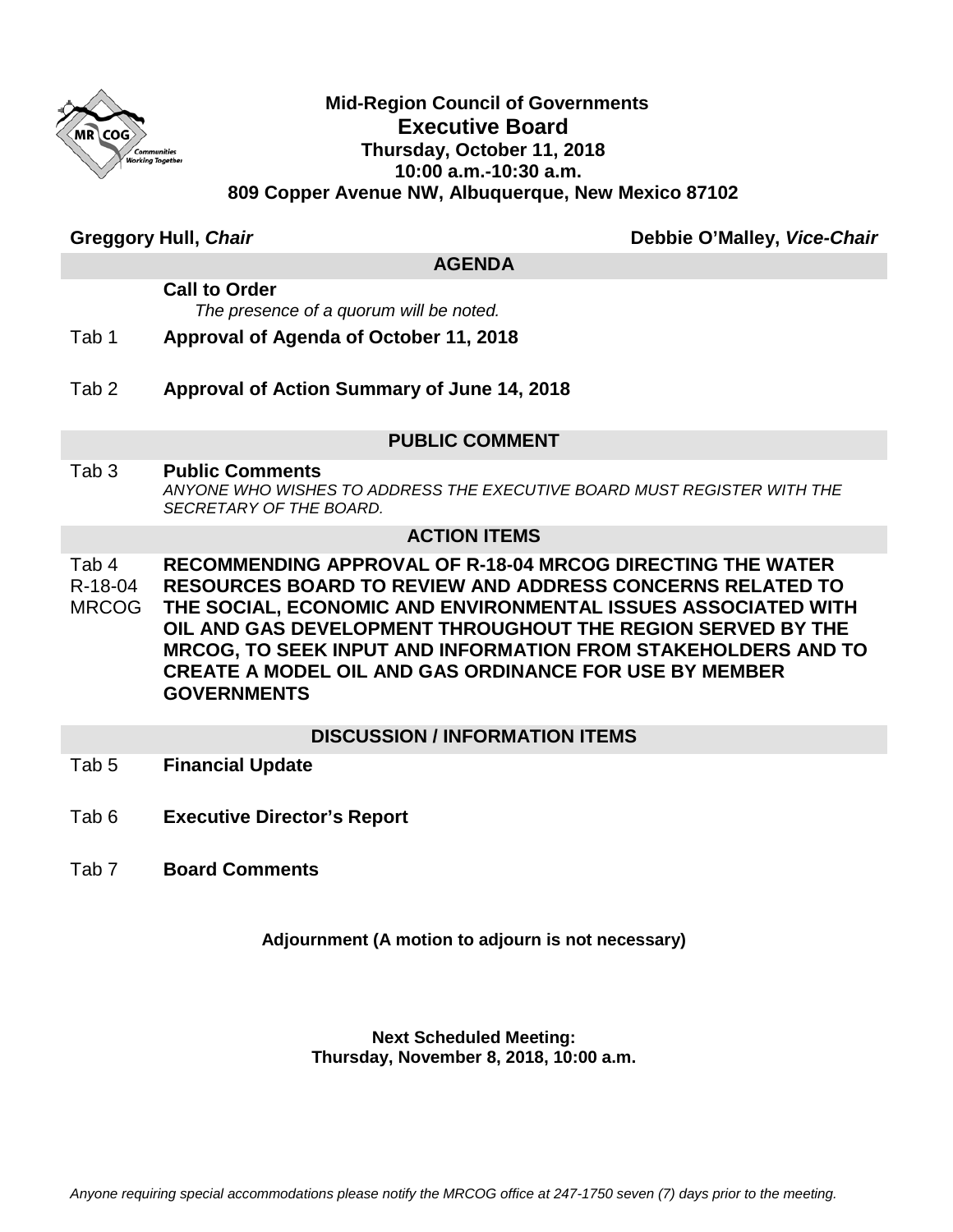

#### **Action Summary**

#### **Mid-Region Council of Governments EXECUTIVE BOARD Thursday, June 14, 2018 10:00 a.m. 809 Copper Ave. NW Albuquerque, New Mexico 87102**

| <b>Jack Torres, Chair</b>                                |                           |                                     |                | <b>Greggory Hull, Vice-Chair</b> |
|----------------------------------------------------------|---------------------------|-------------------------------------|----------------|----------------------------------|
| <b>ORGANIZATION</b>                                      | <b>PRESENT</b>            | <b>MEMBER</b>                       | <b>PRESENT</b> | <b>ALTERNATE</b>                 |
| Sandoval County                                          | X                         | David Heil, Commissioner            |                |                                  |
| <b>Bernalillo County</b>                                 | $\overline{\mathbf{x}}$   | Donald Lopez, Mayor, Village        | $\mathsf{X}$   | Mary Homan                       |
| <b>Municipalities</b>                                    |                           | of Los Ranchos de                   |                |                                  |
|                                                          |                           | Albuquerque                         |                |                                  |
| City of Albuquerque                                      |                           | Lawrence Rael, Chief                | $\mathsf{X}$   | Leon Espinoza                    |
| (Administration)                                         |                           | <b>Operations Officer</b>           |                |                                  |
|                                                          |                           |                                     |                |                                  |
| City of Albuquerque                                      | $\overline{\mathbf{X}}$   | Diane Gibson, Councilor             |                | Tom Menicucci, Charlotte         |
| (Council)                                                |                           |                                     |                | Chinana                          |
| <b>Bernalillo County</b>                                 | $\boldsymbol{\mathsf{X}}$ | Debbie O'Malley,                    |                | Other commissioners              |
|                                                          |                           | Commissioner                        |                |                                  |
| <b>Flood Control</b>                                     | $\boldsymbol{\mathsf{X}}$ | Ronald D. Brown,                    |                | <b>Other Board Members</b>       |
| Authorities                                              |                           | <b>AMAFCA</b>                       |                |                                  |
| <b>MRGCD</b>                                             |                           | Vacant, Board Member                | X              | Karen Dunning                    |
| City of Rio Rancho                                       | X                         | Greggory D. Hull, Mayor City        |                | <b>Peter Wells</b>               |
|                                                          |                           | of Rio Rancho, Vice Chair           |                |                                  |
| Sandoval County                                          | $\overline{\mathbf{X}}$   | Jack Torres, Mayor, Town of         |                |                                  |
| <b>Municipalities</b>                                    |                           | Bernalillo, Chair                   |                |                                  |
| <b>School Districts</b>                                  |                           | <b>Candelaria Patterson,</b>        |                | Elizabeth Armijo                 |
|                                                          |                           | Albuquerque Public Schools          | X              | Lorenzo Garcia                   |
| <b>Torrance County</b>                                   |                           | <b>Belinda Garland</b>              |                | Julia DuCharme                   |
|                                                          |                           | <b>County Manager</b>               |                |                                  |
| <b>Torrance County</b>                                   | X                         | M. Steven Anaya Councilor,          |                | Linda Fischer                    |
| <b>Municipalities</b>                                    |                           | <b>City of Moriarty</b>             |                |                                  |
| Valencia County                                          | X                         | <b>David Carlberg</b>               |                | Vacant                           |
| Valencia County                                          | $\overline{\mathsf{x}}$   | Wayne Ake, Mayor, Village of        |                | Vacant                           |
| Municipalities                                           |                           | <b>Bosque Farms</b>                 |                |                                  |
| Village of Tijeras                                       |                           | Gloria Chavez, Mayor                |                | Jessica Sanchez                  |
|                                                          |                           | Village of Tijeras                  |                |                                  |
|                                                          |                           | <b>NON-VOTING ADVISORY MEMBERS</b>  |                |                                  |
| <b>ORGANIZATION</b>                                      | <b>PRESENT</b>            | <b>MEMBER</b>                       | <b>PRESENT</b> | <b>ALTERNATE</b>                 |
| Federal Highway                                          |                           | J. Don Martinez,                    |                | Vacant                           |
| Administration                                           |                           | <b>Division Administrator</b>       |                |                                  |
| <b>NMDOT</b>                                             |                           | Tom Church, Secretary               |                | Vacant                           |
| <b>NMDOT</b>                                             |                           | Kenneth Murphy,                     |                | Vacant                           |
|                                                          |                           | District 3 Engineer                 |                |                                  |
| Pueblo of Santa Ana                                      |                           | Governor                            |                | Vacant                           |
|                                                          |                           | <b>NON-VOTING ASSOCIATE MEMBERS</b> |                |                                  |
| Isleta Pueblo                                            |                           | <b>Kathy Trujillo</b>               |                | Vacant                           |
| <b>MRCOG STAFF AND OTHERS PRESENT</b>                    |                           |                                     |                |                                  |
| Dewey Cave, Executive Director                           |                           |                                     |                |                                  |
| Barbara Thomas, Wendy Candelaria, Sandy Gaiser, Amy Myer |                           |                                     |                |                                  |

1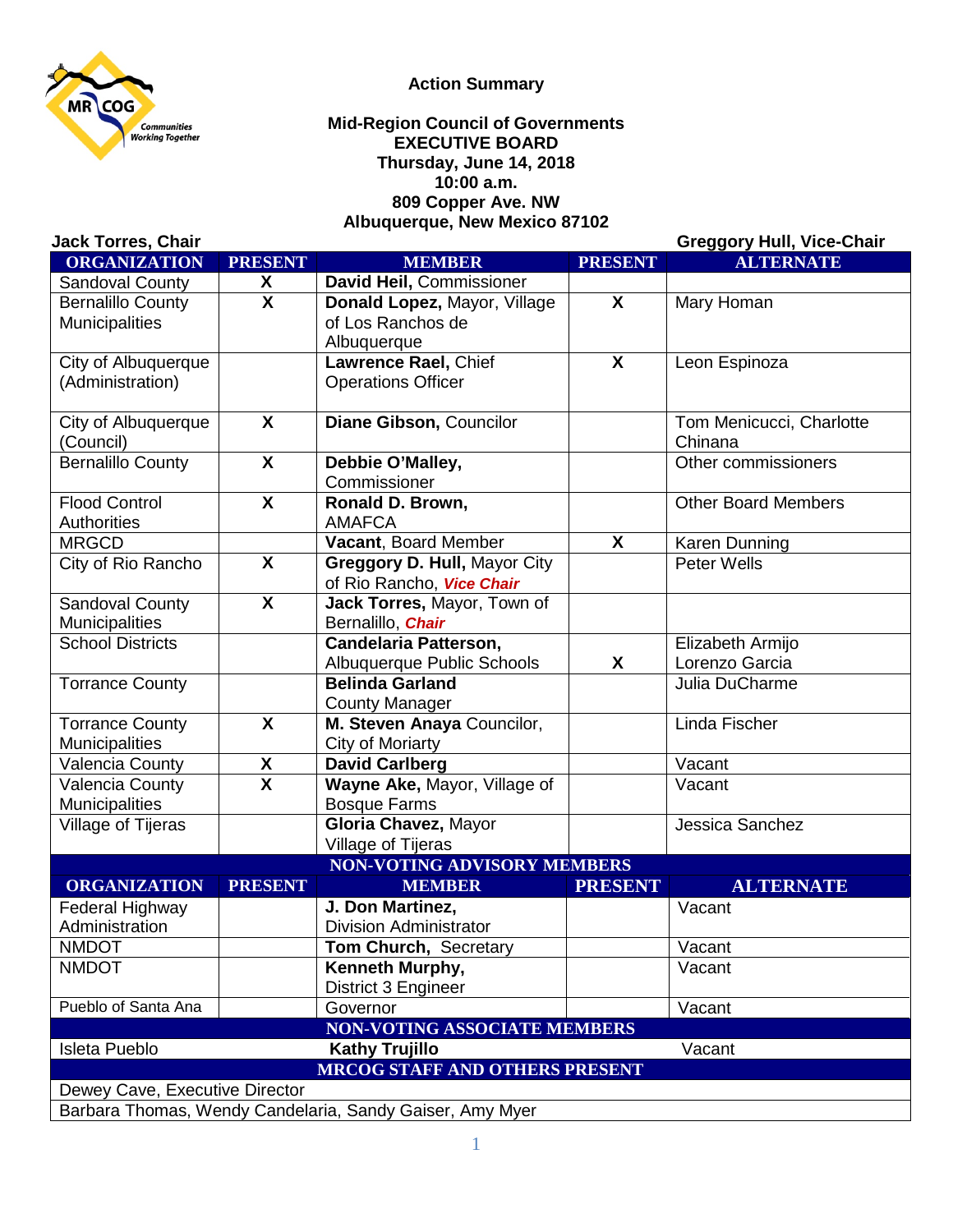| <b>AGENDA</b>    |                                                                                                                                                                                                                                                                                                                                |  |
|------------------|--------------------------------------------------------------------------------------------------------------------------------------------------------------------------------------------------------------------------------------------------------------------------------------------------------------------------------|--|
|                  | <b>Call to Order</b>                                                                                                                                                                                                                                                                                                           |  |
|                  | The June 14, 2018 MRCOG Executive Board meeting was called to order by Chair Jack Torres,<br>Town of Bernalillo, at 10:08 a.m. and the presence of a quorum was noted.                                                                                                                                                         |  |
|                  | Donald Lopez was welcomed as the new mayor of the Village of Los Ranchos de Albuquerque.                                                                                                                                                                                                                                       |  |
| Tab 1            | <b>Approval of Agenda</b>                                                                                                                                                                                                                                                                                                      |  |
|                  | <b>Action Taken:</b>                                                                                                                                                                                                                                                                                                           |  |
|                  | Greggory Hull, City of Rio Rancho, made a motion to:                                                                                                                                                                                                                                                                           |  |
|                  | APPROVE THE AGENDA FOR JUNE 14, 2018 AS PRESENTED                                                                                                                                                                                                                                                                              |  |
|                  | The motion was seconded by Karen Dunning, MRGCD, and passed unanimously.                                                                                                                                                                                                                                                       |  |
| Tab <sub>2</sub> | Approval of Action Summary of May 10, 2018                                                                                                                                                                                                                                                                                     |  |
|                  | <b>Action Taken:</b>                                                                                                                                                                                                                                                                                                           |  |
|                  | Mr. Hull made a motion to:                                                                                                                                                                                                                                                                                                     |  |
|                  | APPROVE THE ACTION SUMMARY OF MAY 10, 2018 AS PRESENTED                                                                                                                                                                                                                                                                        |  |
|                  | The motion was seconded by Diane Gibson, City of Albuquerque, and passed unanimously.                                                                                                                                                                                                                                          |  |
|                  | <b>PUBLIC COMMENT</b>                                                                                                                                                                                                                                                                                                          |  |
| Tab <sub>3</sub> | <b>Public Comment</b>                                                                                                                                                                                                                                                                                                          |  |
|                  | There were no public comments.                                                                                                                                                                                                                                                                                                 |  |
|                  | <b>ACTION ITEMS</b>                                                                                                                                                                                                                                                                                                            |  |
| Tab 4            | <b>Approval of MRCOG FY 2019 Budget</b>                                                                                                                                                                                                                                                                                        |  |
|                  | Dewey Cave, MRCOG Executive Director, presented the 2019 MRCOG budget. Mr. Cave noted<br>that there is a fund balance above \$1 million and that membership dues will see a slight increase.<br>Following a brief discussion, Mr. Cave recommended that this budget now be sent to the full<br><b>MRCOG Board for approval</b> |  |
|                  | <b>Action Taken:</b>                                                                                                                                                                                                                                                                                                           |  |
|                  | Ron Brown, Flood Control Authorities, made a motion to:                                                                                                                                                                                                                                                                        |  |
|                  | APPROVE THE FY 2019 MRCOG BUDGET AS PRESENTED                                                                                                                                                                                                                                                                                  |  |
|                  | The motion was seconded by Ms. Gibson and passed unanimously.                                                                                                                                                                                                                                                                  |  |
|                  |                                                                                                                                                                                                                                                                                                                                |  |
|                  |                                                                                                                                                                                                                                                                                                                                |  |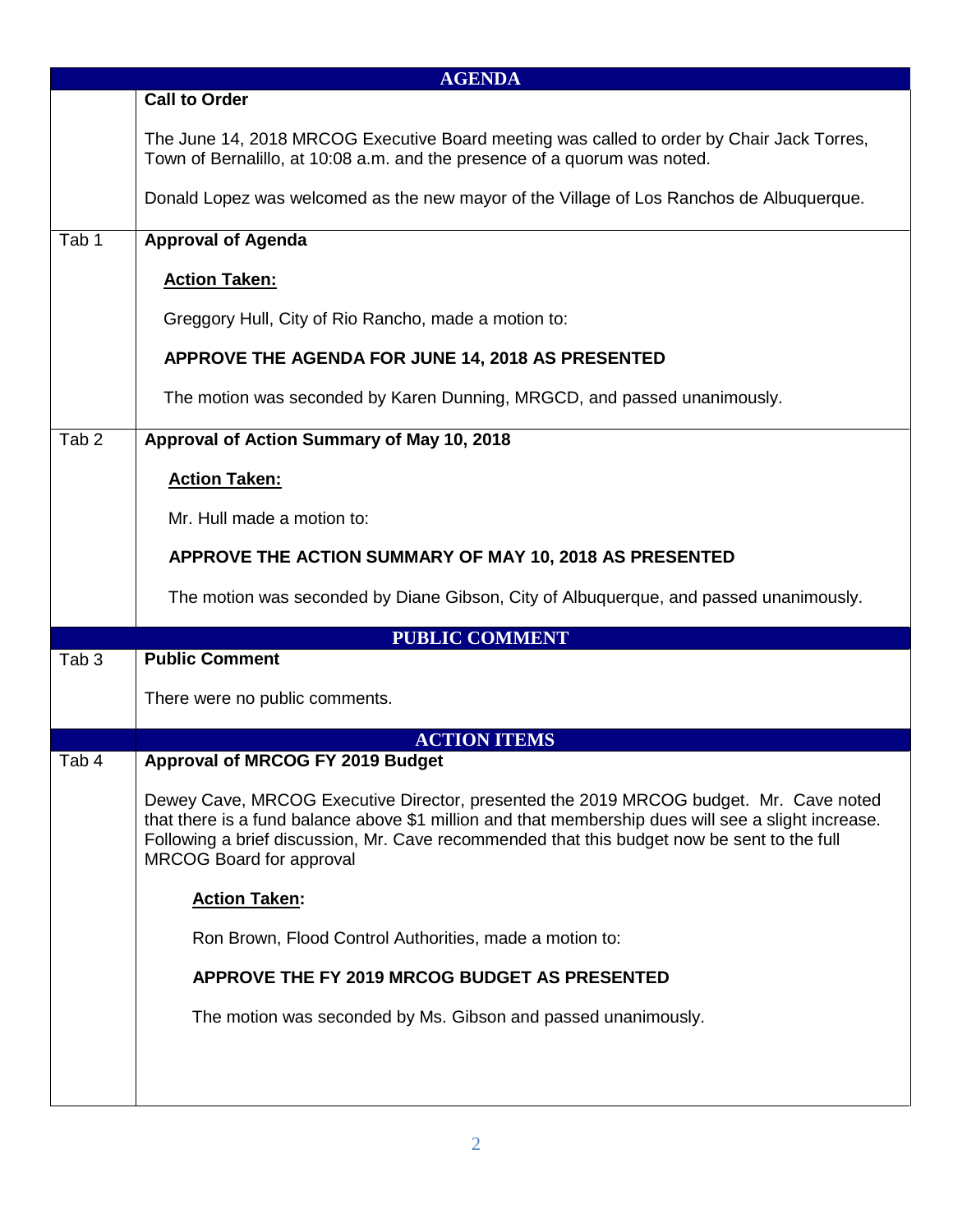| Tab <sub>5</sub>        | <b>Recommendation of Property Disposition Committee</b>                                                                                                                                                                                                     |
|-------------------------|-------------------------------------------------------------------------------------------------------------------------------------------------------------------------------------------------------------------------------------------------------------|
| R-18-02<br><b>MRCOG</b> | Mr. Cave presented the resolution for approval explaining that the MRCOG is required to designate<br>a committee of at least three members of the Board to approve and oversee the disposal of worn-<br>out, obsolete or otherwise unusable property.       |
|                         | The MRCOG has, on occasion, property that is worn-out, unusable or obsolete to the extent that the<br>item or items are no longer economical or safe for continued use by the MRCOG.                                                                        |
|                         | The past year's members were Mr. Hull, Debbie O'Malley (Bernalillo County), Wayne Ake (Village of<br>Bosque Farms).                                                                                                                                         |
|                         | Mr. Hull volunteered to be on the committee again as did Mr. Ake, Ron Brown (Flood Control<br>Authorities) and Leon Espinoza (City of Albuquerque).                                                                                                         |
|                         | <b>Action Taken:</b>                                                                                                                                                                                                                                        |
|                         | Karen Dunning (MRGCD) made a motion to:                                                                                                                                                                                                                     |
|                         | APPROVE THE MEMBERS NAMED ABOVE TO SERVE AS THE PROPERTY<br>DISPOSITION COMMITTEE FOR THE COMING YEAR                                                                                                                                                       |
|                         | The motion was seconded by Ms. O'Malley and passed unanimously.                                                                                                                                                                                             |
| Tab <sub>6</sub>        | FY 2018 Budget Adjustment                                                                                                                                                                                                                                   |
|                         | Mr. Cave presented the 2018 budget adjustment noting particularly the increase of \$3,750 for the<br>Atrisco Vista study and an increase of \$12,177 carry over from FFY 17 to FFY18 for the economic<br>development program. Mr. Cave stood for questions. |
|                         | <b>Action Taken:</b>                                                                                                                                                                                                                                        |
|                         | Mr. Brown made a motion to:                                                                                                                                                                                                                                 |
|                         | ACCEPT THE 2018 BUDGET ADJUSTMENT AS PRESENTED                                                                                                                                                                                                              |
|                         | The motion was seconded by Mr. Ake and passed unanimously.                                                                                                                                                                                                  |
|                         | <b>DISCUSSION AND INFORMATION ITEMS</b>                                                                                                                                                                                                                     |
| Tab <sub>7</sub>        | <b>Financial Update</b>                                                                                                                                                                                                                                     |
|                         | Amy Myer, Finance Manager, reported as of April 30, 2018, the COG has a little over \$9 million in<br>revenues with approximately \$10.8 million expected. Ms. Myer also noted that all programs are on<br>budget.                                          |
| Tab <sub>8</sub>        | <b>Executive Director's Report</b>                                                                                                                                                                                                                          |
|                         | The Director's financial update will be presented at the full board following this meeting.                                                                                                                                                                 |
|                         |                                                                                                                                                                                                                                                             |
|                         |                                                                                                                                                                                                                                                             |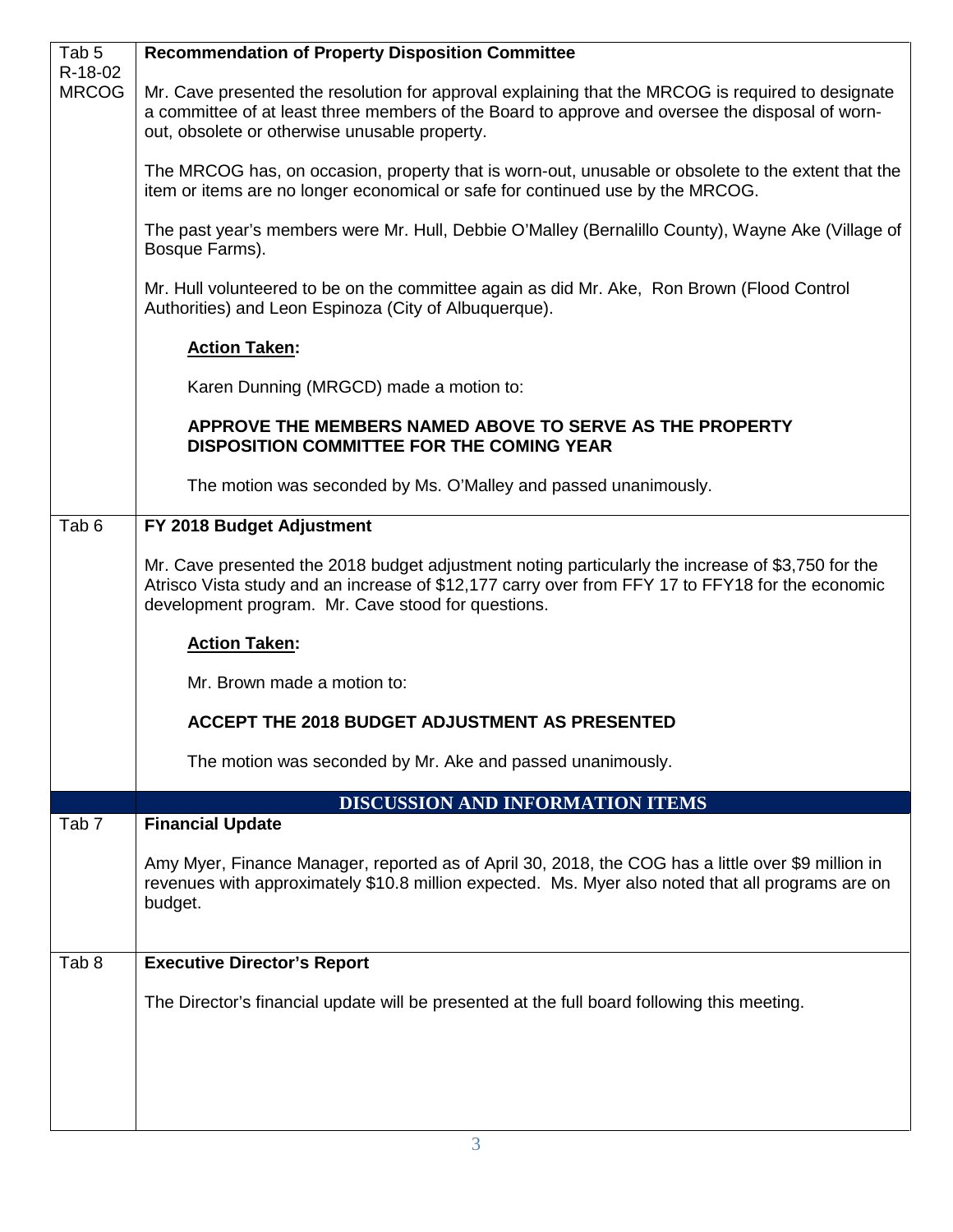| Tab 9 | <b>Board Comments</b>                                    |
|-------|----------------------------------------------------------|
|       |                                                          |
|       | There were no comments or issues from the Board members. |
|       |                                                          |
|       | <b>Adjournment</b>                                       |
|       |                                                          |
|       | The meeting adjourned at 10:20 a.m.                      |
|       |                                                          |
|       |                                                          |

\_\_\_\_\_\_\_\_\_\_\_\_\_\_\_\_\_\_\_\_\_\_\_\_\_\_\_\_\_\_\_\_\_\_\_\_ Greggory Hull, Chair **MRCOG Board of Directors COVERTS** 

\_\_\_\_\_\_\_\_\_\_\_\_\_\_\_\_\_\_\_\_\_\_\_\_\_\_\_\_ Dewey V. Cave, Executive Director MRCOG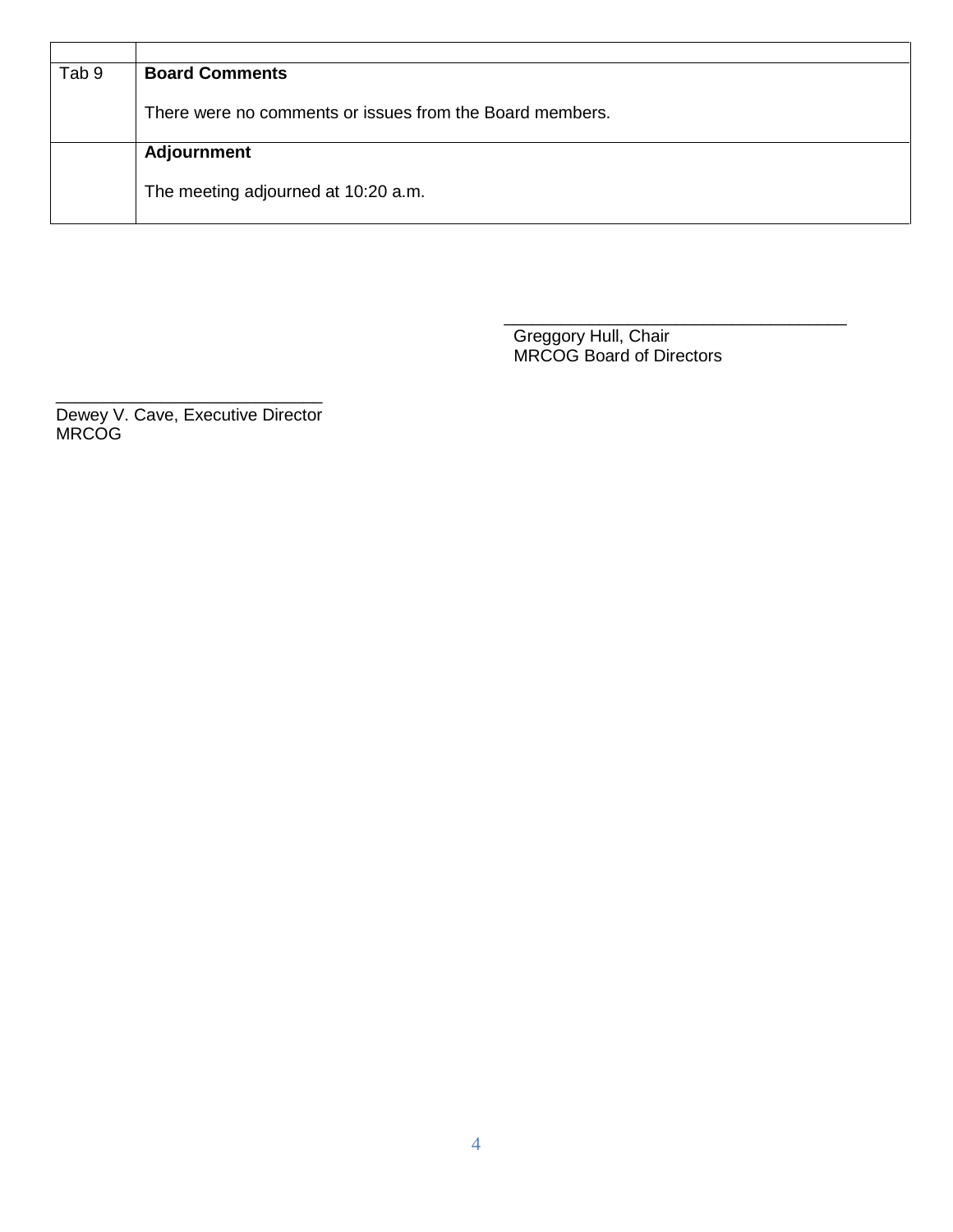### **R-18-04 MRCOG**

## **Directing the Water Resources Board to Review and Address Concerns Related to the Social, Economic and Environmental Issues Associated with Oil and Gas Development throughout the Region Served by the MRCOG, to Seek Input and Information from Stakeholders and to Create a Model Oil and Gas Ordinance for Use by Member Governments**

#### **Action Requested**:

Approval of R-18-04 MRCOG directing the Water Resources Board to review the social, economic and environmental concerns associated with potential oil and gas development in the region served by MRCOG. The WRB is also directed to develop a work plan, mission statement and scope of work, to convene a working group to discuss these issues and to create a model Oil and Gas Ordinance for use by member governments.

#### **Background**:

The Chairman of the Albuquerque Bernalillo County Water Protection Advisory Board (WPAB) sent a request to the Chairman of the MRCOG Board requesting that MRCOG appoint and convene a multi-disciplinary advisory board to review the social, economic and environmental concerns associated with potential oil and gas development in the MRCOG region.

The Mid-Region Council of Governments (MRCOG) provides a neutral forum for communities, groups, individuals and member governments to meet and discuss regional issues and has the staff resources to provide support and information to an advisory board. The MRCOG currently has the Water Resources Board that has the capacity and expertise to provide this review.

**Policy Ramifications**: The Water Resources Board is given direction by the MRCOG Board to initiate discussion, research, and recommendations to the MRCOG on issues concerning oil and gas development in the MRCOG region.

#### **Financial Impact**: None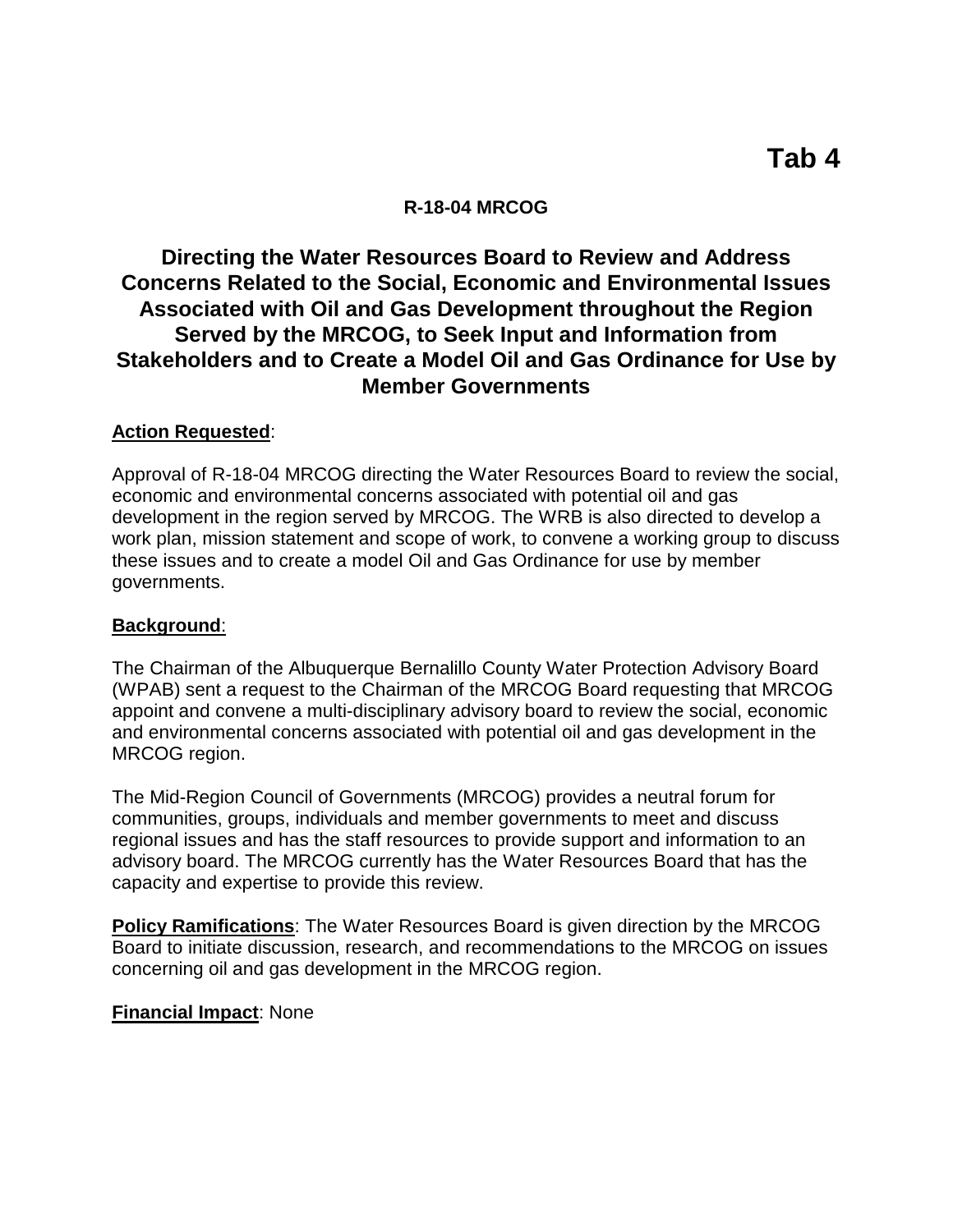| $\mathbf{1}$                                 | <b>RESOLUTION</b>                                                                                                                                                                                                                                                                                                                                                     |
|----------------------------------------------|-----------------------------------------------------------------------------------------------------------------------------------------------------------------------------------------------------------------------------------------------------------------------------------------------------------------------------------------------------------------------|
| $\sqrt{2}$<br>$\mathfrak{Z}$                 | of the                                                                                                                                                                                                                                                                                                                                                                |
| $\overline{4}$<br>5                          | <b>BOARD OF DIRECTORS</b>                                                                                                                                                                                                                                                                                                                                             |
| 6                                            | of the                                                                                                                                                                                                                                                                                                                                                                |
| 7<br>8                                       |                                                                                                                                                                                                                                                                                                                                                                       |
| 9                                            | MID REGION COUNCIL OF GOVERNMENTS OF NEW MEXICO                                                                                                                                                                                                                                                                                                                       |
| 10<br>11                                     | (R-18-04 MRCOG)                                                                                                                                                                                                                                                                                                                                                       |
| 12<br>13<br>14<br>15<br>16<br>17<br>18<br>19 | DIRECTING THE WATER RESOURCES BOARD TO REVIEW AND ADDRESS<br>CONCERNS RELATED TO THE SOCIAL, ECONOMIC AND ENVIRONMENTAL<br><b>ISSUES ASSOCIATED WITH OIL AND GAS DEVELOPMENT THROUGHOUT THE</b><br>REGION SERVED BY THE MRCOG, TO SEEK INPUT AND INFORMATION FROM<br>STAKEHOLDERS AND TO CREATE A MODEL OIL AND GAS ORDINANCE FOR USE<br><b>BY MEMBER GOVERNMENTS</b> |
| 20<br>21                                     | WHEREAS, the Albuquerque Bernalillo County Water Protection Advisory Board                                                                                                                                                                                                                                                                                            |
| 22                                           | ("WPAB") was created by joint ordinance of the City of Albuquerque, Bernalillo County                                                                                                                                                                                                                                                                                 |
| 23                                           | and the Albuquerque Bernalillo County Water Utility Authority ("ABCWUA"); and                                                                                                                                                                                                                                                                                         |
| 24                                           | WHEREAS, the purpose of the WPAB is to advise the City of Albuquerque,                                                                                                                                                                                                                                                                                                |
| 25                                           | Bernalillo County and the ABCWUA on surface and groundwater protection concerns, to                                                                                                                                                                                                                                                                                   |
| 26                                           | oversee the Water Quality Protection Policy and Action Plan, to promote consistency in                                                                                                                                                                                                                                                                                |
| 27                                           | agency efforts to protect surface and ground water quality and to advocate for effective                                                                                                                                                                                                                                                                              |
| $28\,$                                       | protection of surface and ground water quality; and                                                                                                                                                                                                                                                                                                                   |
| 29                                           | WHEREAS, the WPAB sent a request to the Chairman of the MRCOG Board                                                                                                                                                                                                                                                                                                   |
| 30                                           | requesting that MRCOG appoint and convene a multi-disciplinary advisory board to                                                                                                                                                                                                                                                                                      |
| 31                                           | review the social, economic and environmental concerns associated with potential oil and                                                                                                                                                                                                                                                                              |
| 32                                           | gas development in the region served by MRCOG; and                                                                                                                                                                                                                                                                                                                    |
| 33                                           | WHEREAS, the WPAB submitted letters to the City of Albuquerque and Bernalillo                                                                                                                                                                                                                                                                                         |
|                                              | R-18-04 MRCOG<br>November 8, 2018                                                                                                                                                                                                                                                                                                                                     |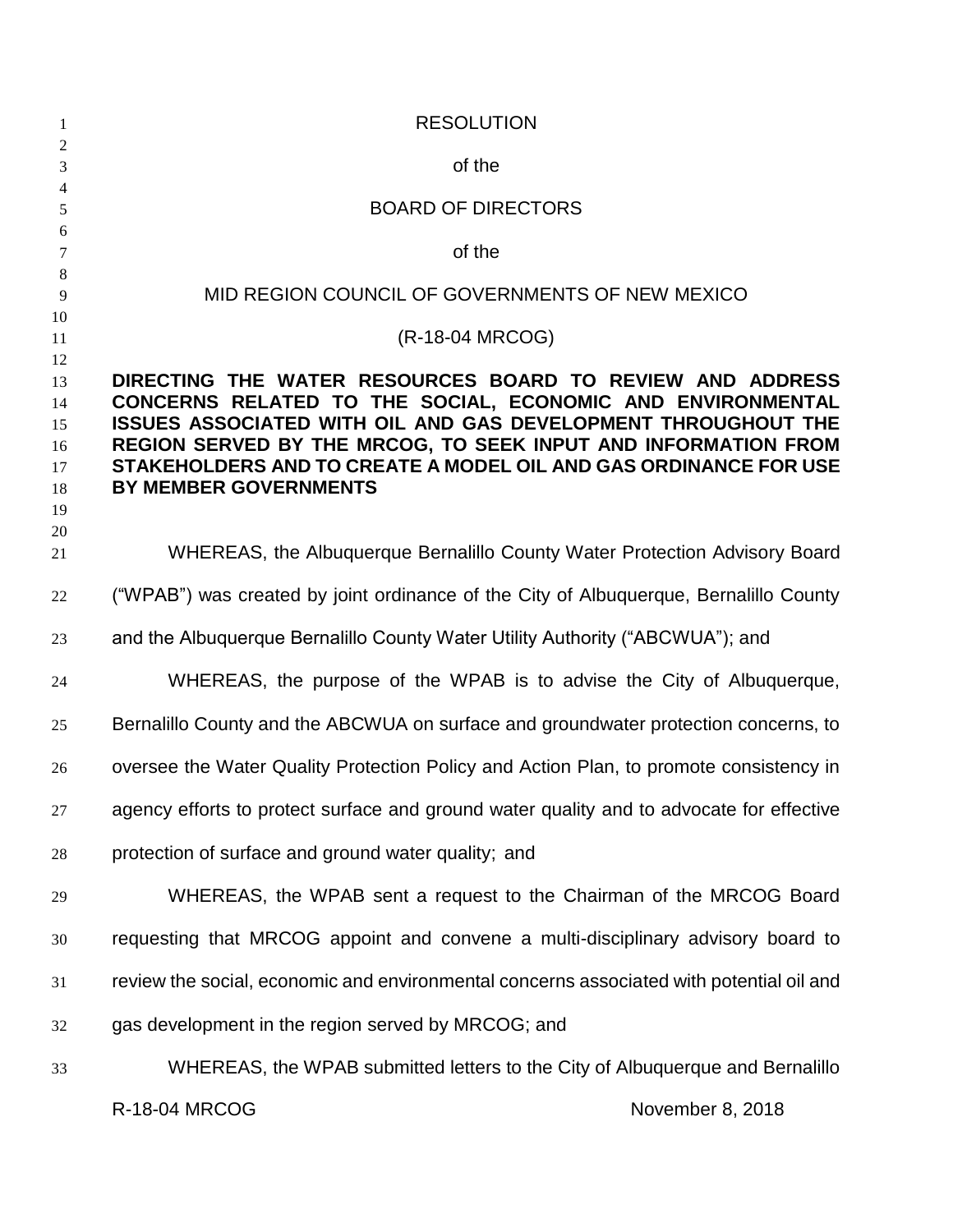County recommending development and adoption of oil and gas ordinances; and

 WHEREAS, other member governments of MRCOG have considered adoption of oil and gas ordinances; and

 WHEREAS, there are mineral rights interests and potential for oil and gas development in the region; and

 WHEREAS, MRCOG is a multi-county governmental agency tasked with helping our community plan for the future in the areas of transportation, agriculture, workforce development, employment growth, land use, water and economic development; and

 WHEREAS, MRCOG provides a neutral forum for communities, groups, individuals and member governments to meet and discuss regional issues; and

 WHEREAS, the Water Resources Board ("WRB") was established in 1998 by the MRCOG Board of Directors as a multi-governmental forum to coordinate water programs, conduct regional water planning, and to help resolve water management problems at local, regional, and state government levels; and

# WHEREAS, the WRB serves as an advisory body to the MRCOG Board of Directors on water resource issues; and

 WHEREAS, the WRB has the staff resources to review and address concerns related to the social, economic and environmental issues associated with oil and gas development in the region; and

- WHEREAS, the WRB is composed of members of governments and organizations within the region who can offer expertise in local and regional government authority for overseeing oil and gas development activities.
- R-18-04 MRCOG -2- 2- November 08, 2018 NOW, THEREFORE, BE IT RESOLVED by the Board of Directors of the Mid-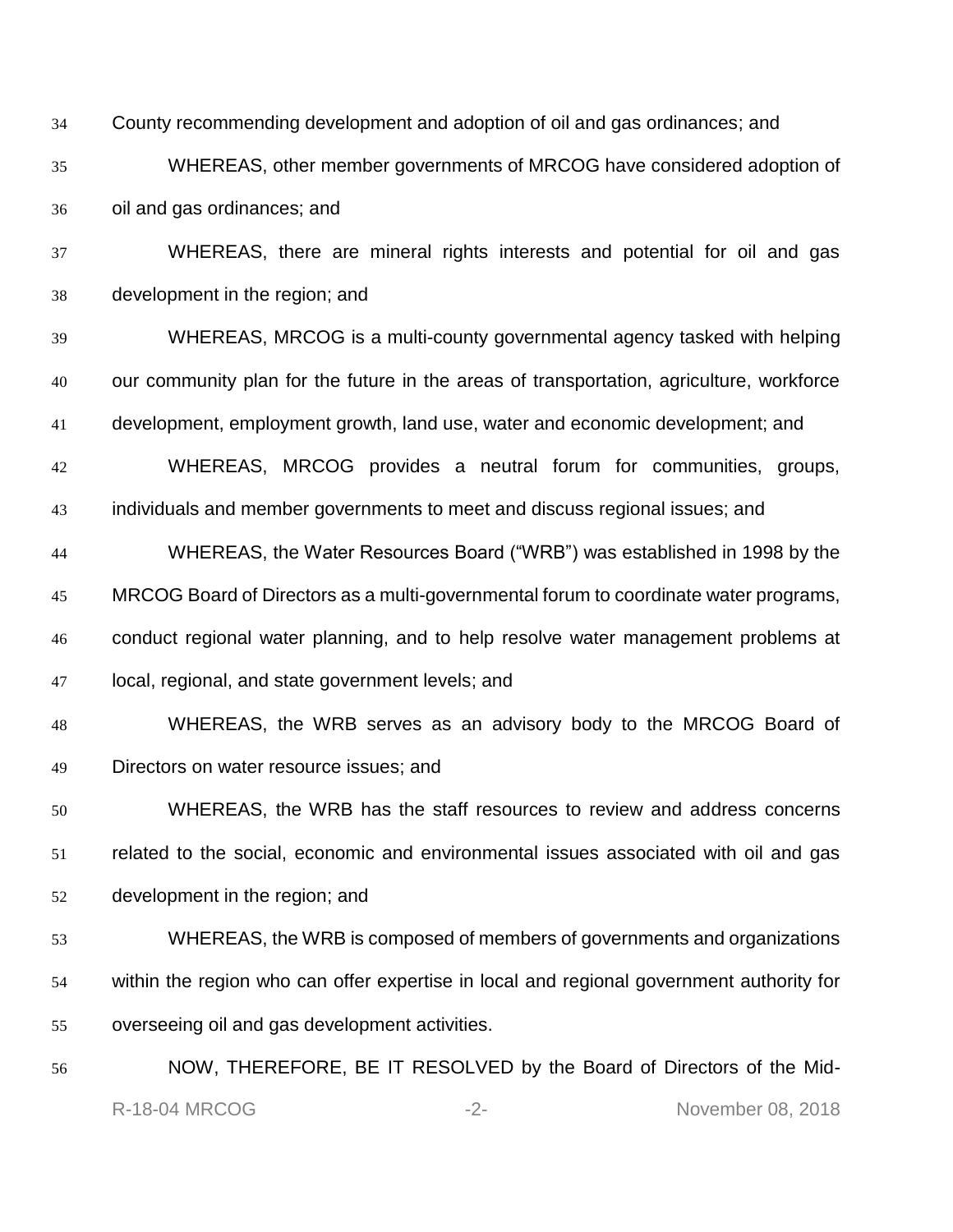Region Council of Governments of New Mexico that:

| 58 | The MRCOG Board of Directors directs the WRB to review the social, economic               |
|----|-------------------------------------------------------------------------------------------|
| 59 | and environmental concerns associated with potential oil and gas development in the       |
| 60 | region served by MRCOG. The WRB is directed to develop a work plan, proposed              |
| 61 | mission statement and scope of work related to oil and gas development and to convene     |
| 62 | a working group to discuss these issues; and                                              |
| 63 | The WRB Board shall seek input and participation from key stakeholders when               |
| 64 | determined appropriate including ad hoc participation from individuals or groups that may |
| 65 | provide additional information and resources related to the topic; and                    |
| 66 | The MRCOG Board directs the WRB to identify a format and schedule meetings                |
| 67 | to discuss issues related to oil and gas development in the region served by MRCOG;       |
| 68 | and                                                                                       |
| 69 | The WRB shall report the result of their work including any findings and                  |
| 70 | conclusions to the MRCOG Board. The WRB is tasked with creating a model oil and gas       |
| 71 | ordinance for use by member governments. The model ordinance shall be submitted for       |
| 72 | review and approval by the MRCOG Board; and                                               |
| 73 | MRCOG staff will provide technical assistance and support as requested by the             |
| 74 | WRB.                                                                                      |
| 75 |                                                                                           |
| 76 |                                                                                           |
| 77 |                                                                                           |
| 78 |                                                                                           |
| 79 |                                                                                           |
|    | <b>R-18-04 MRCOG</b><br>November 08, 2018<br>$-3-$                                        |